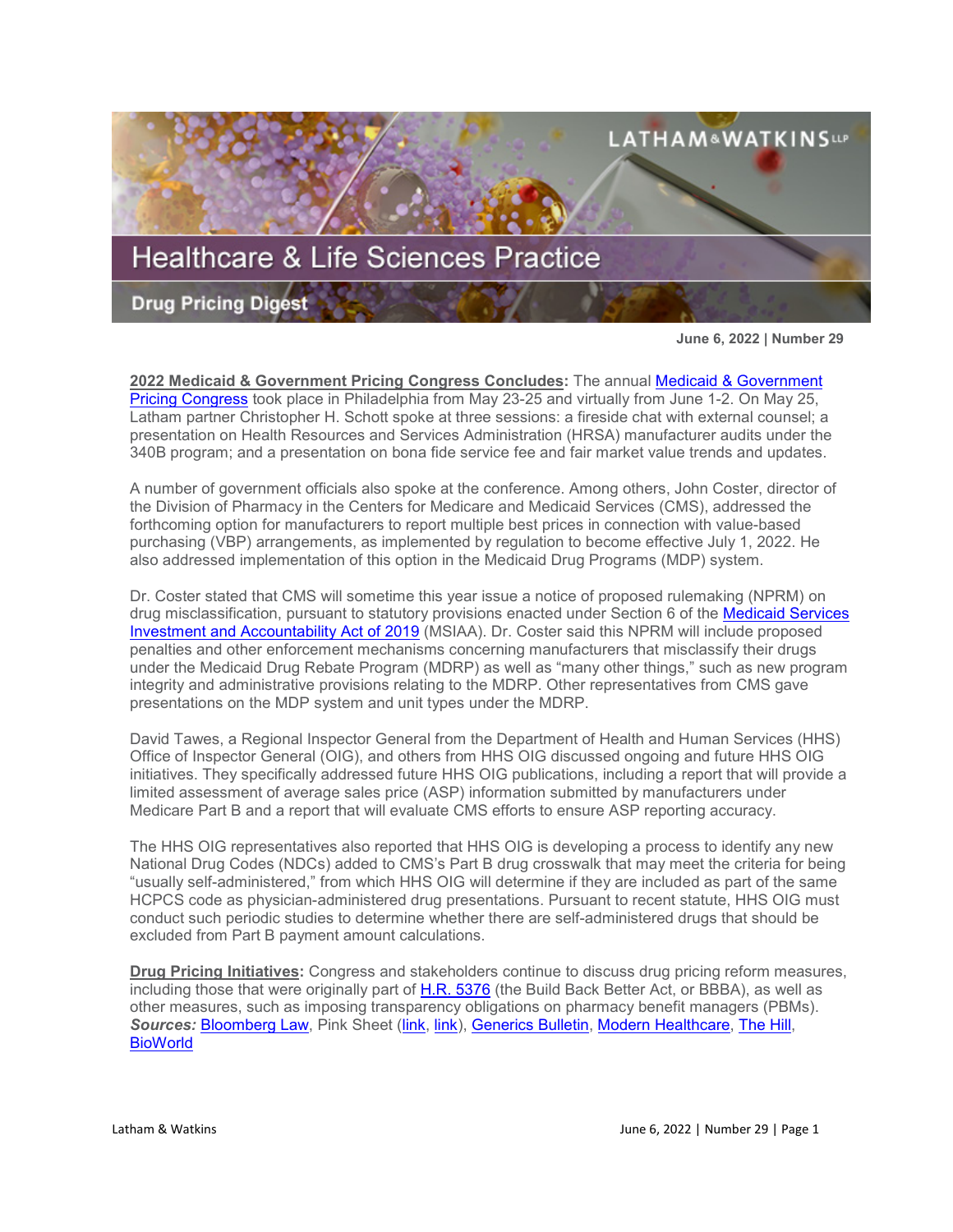**FDA Issues Guidance on Drug Importation:** The Food and Drug Administration (FDA) issued a [guidance document](https://www.fda.gov/media/158659/download) with frequently asked questions related to a Trump-era [final rule](https://www.sites.lwcommunicate.com/e/tn0gz3p0jkkqwjg/327e2c52-8da0-48cd-83f4-06b05dc330fa) that permits importation of drugs from Canada. As noted in Issue [No. 6](https://www.lw.com/thoughtLeadership/healthcare-life-sciences-drug-pricing-digest-number-6) of this digest, on July 9, 2021, President Biden issued an [Executive Order](https://www.sites.lwcommunicate.com/e/geusoch5cfcvaa/18d5e010-1313-41a6-8d77-71da3e4ea1b1) on Promoting Competition in the American Economy that, among other things, asked the FDA to work with states to import prescription drugs from Canada. The final rule remains subject to litigation. As noted in Issue [No. 3,](https://www.lw.com/thoughtLeadership/healthcare-life-sciences-drug-pricing-digest-number-3) a lawsuit brought by the Pharmaceutical Research and Manufacturers of America (PhRMA) alleges that the final rule will weaken the drug distribution system, undermine regulatory protections designed to protect consumers, and "violate manufacturers' First Amendment rights, and raise serious questions under the Fifth Amendment Takings Clause." The case is *PhRMA v. HHS*, No. 1:20-cv-03402 (D.D.C. filed Nov. 23, 2020). *Sources:* [Bloomberg Law,](https://www.bloomberglaw.com/bloomberglawnews/health-law-and-business/X59IVFBC000000?bwid=00000180-fb90-df51-a98e-ff9475260000&cti=LFVL&emc=bhlnw_nl%3A7&et=NEWSLETTER&isAlert=false&item=read-text&qid=7298747®ion=digest&source=newsletter&uc=1320011525&udvType=Alert&usertype=External) [BioWorld](https://www.bioworld.com/articles/519260-us-fda-advises-on-prostate-cancer-drugs-canadian-imports?v=preview) 

**HHS Finalizes Repeal of "Sunset" Regulation:** On May 27, 2022, HHS published a [final rule](https://www.govinfo.gov/content/pkg/FR-2022-05-27/pdf/2022-11477.pdf) that withdraws a Trump-era regulation imposing expiration dates on HHS regulations. The so-called sunset [regulation](https://www.sites.lwcommunicate.com/e/3uimo6ylcgxtiw/ed5e7715-0cd5-40c4-879f-5d48e4d569c8) was published on Jan. 19, 2021, but HHS twice postponed its effective date, to Sept. 22, 2022 (as noted in Issues [No. 14](https://www.lw.com/thoughtLeadership/healthcare-life-sciences-drug-pricing-digest-number-14) and [No. 23\)](https://www.lw.com/thoughtLeadership/healthcare-life-sciences-drug-pricing-digest-number-23). The sunset regulation would have required regulations to expire on the latest of (i) five years after the sunset regulation first became effective, (ii) 10 years after the year a regulation was initially promulgated, or (iii) 10 years after the last year in which a regulation was assessed.

*Sources:* [Law360,](https://www.law360.com/health/articles/1497822/hhs-drops-ticking-time-bomb-sunset-rule-after-suit?nl_pk=efd0bb39-bda0-4dc3-a4fa-7fca45bb788c&utm_source=newsletter&utm_medium=email&utm_campaign=health&utm_content=2022-05-31) [Bloomberg Law,](https://www.bloomberglaw.com/product/blaw/bloomberglawnews/health-law-and-business/BNA%2000000180-23a3-db86-adc8-e3a3c6d10001?bwid=00000180-23a3-db86-adc8-e3a3c6d10001) [InsideHealthPolicy,](https://insidehealthpolicy.com/daily-news/hhs-axes-trump-era-rule-threatened-scores-health-care-regs) [Politico Pro,](https://subscriber.politicopro.com/newsletter/2022/05/27/senate-help-leaders-likely-to-introduce-user-fee-bill-today-00035575) [BioWorld,](https://www.bioworld.com/articles/519206-sun-sets-on-us-hhs-sunset-rule?v=preview) [Fierce Healthcare,](https://www.fiercehealthcare.com/regulatory/hhs-withdraws-controversial-trump-era-sunset-rule-required-review-all-regulations) [Endpoint News](https://endpts.com/hhs-finishes-off-trump-era-rule-that-wouldve-erased-basic-fda-regs-without-frequent-reviews/?utm_campaign=pharmalittle&utm_medium=email&_hsmi=214542495&_hsenc=p2ANqtz-_pysoIbbAIHP5aUBnFpFWC2s_w_Jq7tRgGdPbLHVPtYV2L9yTSntDEKQjvmwVYjj5swPADpaY_BXZAHXjBesewKwqz8g&utm_content=214542495&utm_source=hs_email)

# **MEDICAID DRUG REBATE PROGRAM (MDRP)**

**MDP System Updates:** CMS announced on the MDP system's alert page that it has completed MDP updates related to the implementation of the line extension regulation that became effective this year. CMS also indicated that the functionality related to the optional reporting of multiple best price figures for VBP arrangements is accessible in advance of the July 1, 2022, effective date, in order to allow "manufacturers the opportunity to access the system and begin entering the details of their VBP arrangements into MDP so that states can preview their various options." As noted in Issue [No. 27,](https://www.lw.com/thoughtLeadership/healthcare-life-sciences-drug-pricing-digest-number-27) CMS has published a demonstration video of the VBP functionality.

## **340B PROGRAM**

**Contract Pharmacy Updates:** Litigation related to manufacturer contract pharmacy policies continues. *Sources:* [Law360,](https://www.law360.com/lifesciences/articles/1497371/-profound-stakes-in-drug-discount-suit-eli-lilly-tells-7th-circ-?nl_pk=a57127cb-9729-4523-b556-509f21a7970b&utm_source=newsletter&utm_medium=email&utm_campaign=lifesciences&utm_content=2022-05-27) [340B Report](https://340breport.com/judges-340b-statutory-interpretation-was-exactly-backward-lilly-tells-appeals-court/)

### **MEDICARE PART B**

No developments to report.

### **STATE LAW DEVELOPMENTS**

State law developments related to the 340B program and the regulation of PBMs and manufacturers have occurred in Maryland and California. Source: 340B Report [\(link,](https://340breport.com/in-what-would-be-the-only-second-state-to-enact-such-legislation-calif-senate-votes-to-shield-340b-providers-from-manufacturers-and-pbms-actions/) [link\)](https://340breport.com/maryland-governor-signs-340b-anti-discrimination-bill-into-law/)